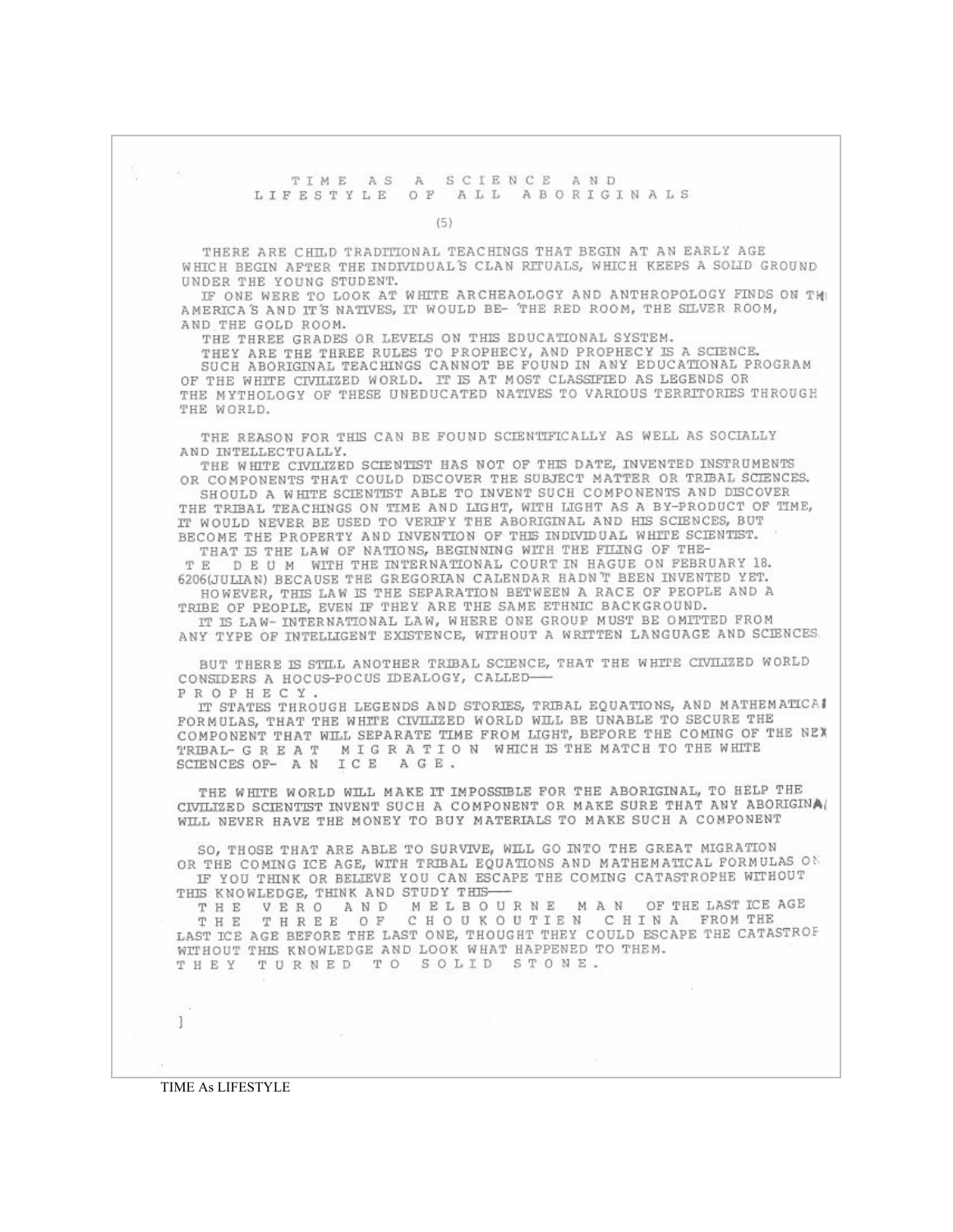(5)

## THERE ARE CHILD TRADITIONAL TEACHINGS THAT BEGIN AT AN EARLY AGE WHICH BEGIN AFTER THE INDIVIDUALS CLAN RÍETUALS, WHICH KEEPS A SOLID GROUND

UNDER THE YOUNG STUDENT.

IF ONE WERE TO LOOK AT WHITE ARCHEAOLOGY AND ANTHROPOLOGY FINDS ON TH!

AMERICAS AND NATIVES, IT WOULD BE- 'THE RED ROOM, THE SILVER ROOM,

AND THE GOLD ROOM.

THE THREE GRADES OR LEVELS ON THIS EDUCATIONAL SYSTEM. THEY ARE THE THREE RULES TO PROPHECY, AND PROPHECY IS A SCIENCE. SUCH ABORIGINAL TEACHINGS CANNOT BE FOUND IN ANY EDUCATIONAL PROGRAM OF THE WHITE CIVILIZED WORLD. IT E AT MOST CLASSIFIED AS LEGENDS OR THE MYTHOLOGY OF THESE UNEDUCATED NATIVES TO VARIOUS TERRITORIES THROUGH

## THE W ORLD.

THE REASON FOR THIS CAN BE FOUND SCIÍENTJÍFICALLY AS WELL AS SOCIALLY

## AN D INTELLECTUALLY.

THE WHITE CIVILIZED SCIENTÈIST HAS NOT OF THIS INVENTED INSTRUMENTS OR COMPONENTS THAT COULD DISCOVER THE SUBJECT MATTER OR TRIBAL SCIENCES. SHOULD A WHITE SCIENTIST ABLE TO INVENT SUCH COMPONENTS AND DISCOVER THE TRIBAL TEACHINGS ON TIME AND LIGHT, WITH LIGHT AS A BY-PRODUCT OF TIME, II' WOULD NEVER BE USED TO VERIFY THE ABORIGINAL AND HIS SCIENCES, BUT BECOME THE PROPERTY AND INVENTION OF THIS INDIVIDUAL WHITE SCIENTIST.

THAT IS THE LAW OF NATIONS, BEGINNING WITH THE FILING OF THET E D E U M WITH THE INTERNATIONAL COURT IN HAGUE ON FEBRUARY I8. 6206(JULIAN) BECAUSE THE GREGORIAN CALENDAR HADN'T BEEN INVENTED YET.

HOWEVER, THIS LAW IS THE SEPARATION BETWEEN A RACE OF PEOPLE AND A TRIBE OF PEOPLE, EVEN IF THEY ARE THE SAME ETHNIC BACKGROUND.

IT IS LAW- INTERNATIONAL LAW, WHERE ONE GROUP MUST BE OMITTED FROM ANY TYPE OF INTELLIGENT EXISTENCE, WITHOUT A WRITTEN LANGUAGE AND SCIENCES»

BUT THERE IS STILL ANOTHER TRIBAL SCIENCE, THAT THE WHITE CIVILIZED WORLD CONSIDERS A HOCUS-POCUS DDEÀLOGY,

PROPHECY.

IT STATES THROUGH LEGENDS AND STORIES, TRIBAL EQUATIONS, AND MATHEMATICPÃ

FORMULAS, THAT THE WHITE CIVÍLIZED WORLD WILL BE UNABLE TO SECURE THE

COMPONENT THAT WILL SEPARATE TIME FROM LIGHT, BEFORE THE COMING OF THE NEX

SCIENCES OF - A N C E

THE WHITE WORLD WILL MAKE IT IMPOSSIBLE FOR THE ABORIGINAL, TO HELP THE

CIVÍELIZED SCIENTIST INVENT SUCH A COMPONENT OR MAKE SURE THAT ANY ABORIGINÀI

WILL NEVER HAVE THE MONEY TO BUY MATERIALS TO MAKE SUCH A COMPONENT

SO, THOSE THAT ARE ABLE TO SURVIVE, WILL GO INTO THE GREAT MIGRATION OR THE COMING ICE AGE, WITH TRIBAL EQUATIONS AND MATHEMATICAL FORMULAS

IF YOU THINK OR BELIEVE YOU CAN ESCAPE THE COMING CATASTROPHE WITHOUT THIS KNOWLEDGE, THINK AND STUDY

THE VERO AND MELBOU THE THREE OF CHOUKO LAST ICE AGE BEFORE THELAST ONE, THOUG WITHOUT THIS KNOWLEDGE AND LOOK WHAT THEY TURNED TO SOLID